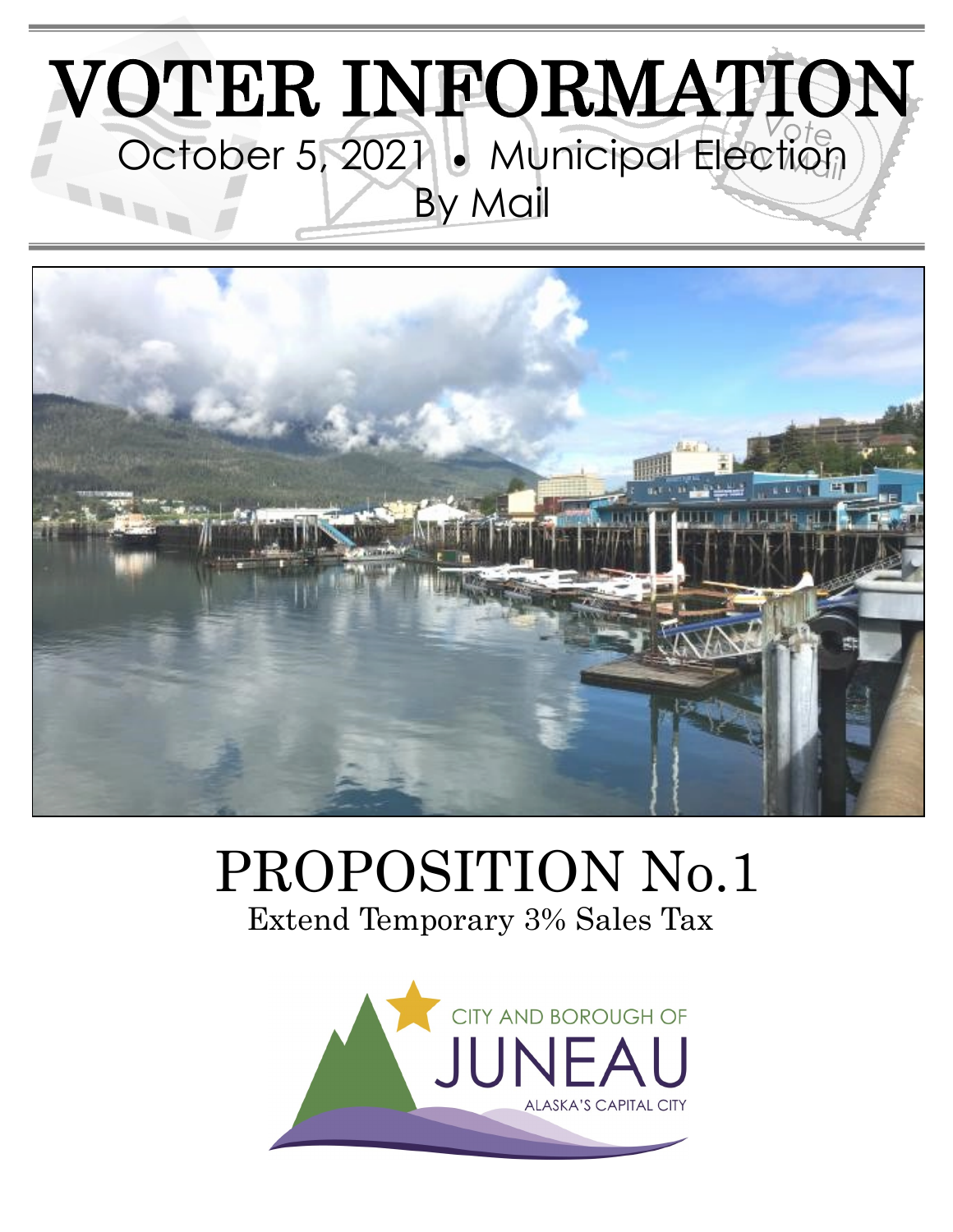# ELECTION OVERVIEW



The October 5, 2021, Municipal Election offers voters the opportunity to select candidates for the City and Borough of Juneau Mayor and Assembly and for the Juneau School District School Board. In addition, there is a proposition for voter consideration. A sample ballot is enclosed in this pamphlet. Information about the candidates can be found by visiting the

City's website: **[www.juneau.org](http://www.juneau.org)** Information about the proposition is included in this pamphlet.

#### **What's New for the 2021 Election**

The Assembly voted in April 2021 to hold the **October 5, 2021 Regular Municipal Election "By-Mail."** All voters registered at a residence address in the City and Borough of Juneau by September 5, 2021 will be mailed a ballot at the permanent mailing address on file with the State of Alaska Division of Elections Voter Registration List. CBJ is partnering with the Municipality of Anchorage (MOA) to use their Election Center equipment and the MOA Clerk's Office staff will provide assistance to CBJ staff for the conduct of this By Mail Election.

To check your current registration status and mailing address, go to: [https://](https://myvoterinformation.alaska.gov/) [myvoterinformation.alaska.gov/](https://myvoterinformation.alaska.gov/)

#### **How will this election process work?**

#### **Initial Mailing**

Ballots will be mailed to each Juneau registered voter on September 14, 2021 or to a temporary address through September 28 for applications received between September 5 and 28.

#### **Voting Methods**

- Voters will receive their ballot package containing the Official Ballot, Secrecy Sleeve with an "I Voted" sticker, instructions and a return ballot envelope.
- The voter marks their ballot, places it in the secrecy sleeve (removing the sticker), seals it in the return ballot envelope, signs the envelope and includes one personal identifier (Voter ID#, Alaska ID or Driver's License #, Date of Birth, or last four digits of Social Security Number) and seals the envelope.
- The voter then returns the ballot using one of the following methods:
	- a. Returns it via USPS mail (ballots postmarked by Election Day, October 5 and received prior to final review on October 19 will be eligible to be counted), or
	- b. Drops the sealed voted ballot envelope in one of the two CBJ Ballot Drop Boxes no later than 8:00 p.m. on October 5, 2021, or
	- c. Brings their ballot to one of our two Vote Centers during vote center hours or obtains a replacement ballot at one of the Vote Centers.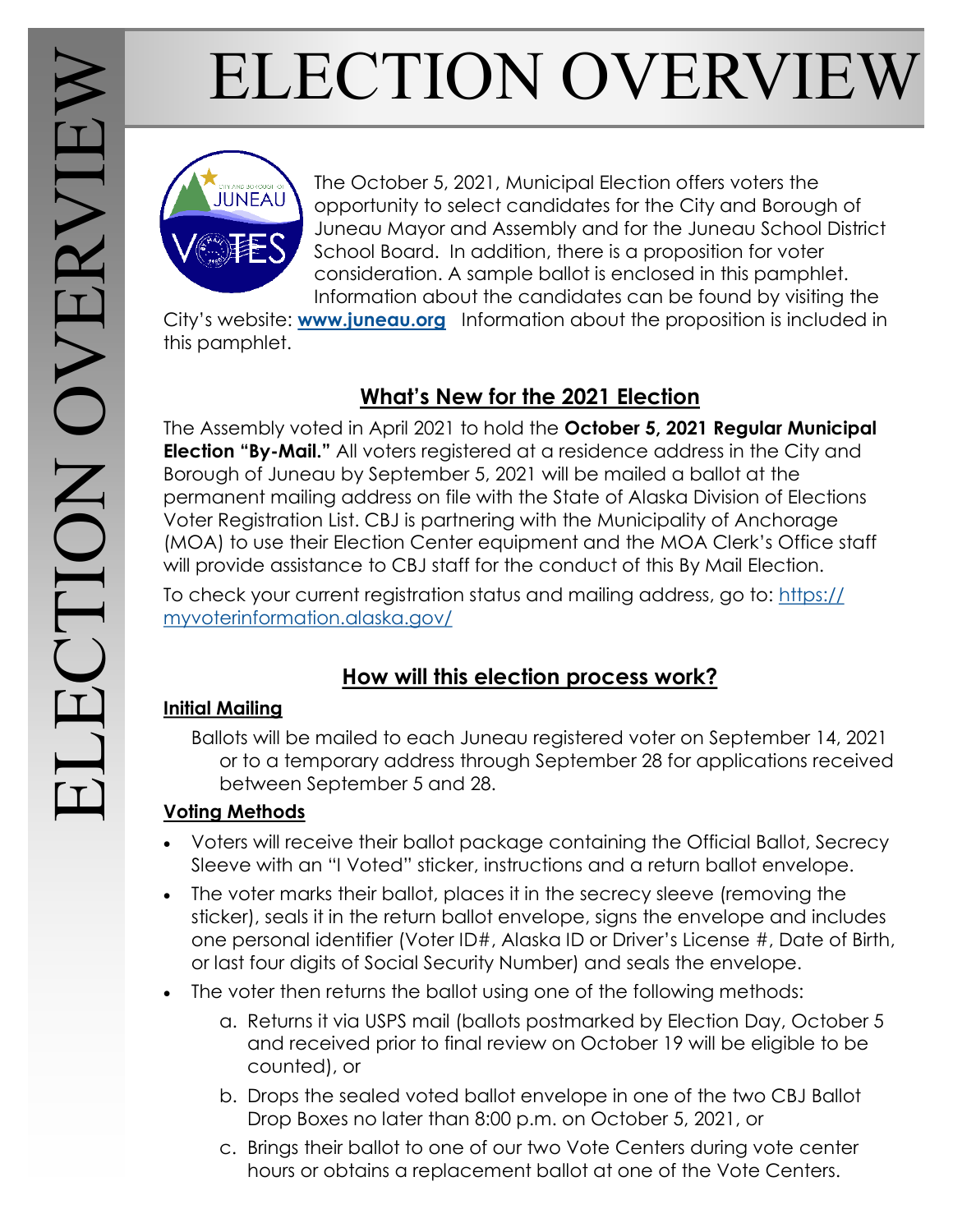# ELECTION OVERVIEW

#### **Ballot Review & Results**

- All ballots, whether received by mail, cast at a CBJ Vote Center or placed in one of the Ballot Drop Boxes, will be sent through a preliminary review process in Juneau to ensure voter signature and one personal identifier are on each envelope.
- Following the "close of polls" at 8:00 p.m. on Election Day, October 5, CBJ Election Staff will transport ballots to Anchorage to begin the review and preliminary counting process.
- **Ballots will NOT be counted on Election Day and the earliest preliminary results will be posted on our website on Friday, October 8.**
- Ballot envelope review and signature verification process will take place between September 20 and October 19. Voters may receive follow-up requests related to the signature verification process from election officials anytime between September 20 and October 19.
- Final results will be made available after the CBJ Canvass Review Board conducts its review of the election on Tuesday, October 19. This work may be continued from day to day for up to three days depending on the volume of ballots/review required of the Canvass Review Board.

Ballots are non-forwardable, so if you will be away from your permanent mailing address, you may request that a ballot be sent to a temporary address by completing the Application to Vote at a Temporary Address form. Application forms to vote at a temporary address are available on our website and must be received by the Municipal Clerk's Office by September 28, 2021; however we encourage submission by September 4 to be included in the first mailing, or as early as possible. If you received election mail addressed to a former resident at your mailing address or anyone else not a resident of your household, please mark it as "Return to Sender – not at this address" and return it to one of our Vote Centers, a Ballot Drop Box, or to the post office.

Each outgoing and return ballot envelope will have a barcode uniquely tied to the voter whose name is on the envelope. For this reason, each voter needs to return their ballot in their unique ballot envelope. If a voter did not receive their ballot or needs to obtain a replacement ballot package, one can be issued at one of the Vote Centers or by contacting the CBJ Election officials by calling our Election Call Center at 586-5278 option 4. Upon receipt of a replacement ballot, the election review system will only count the first ballot envelope received bearing that unique voter barcode and voter signature and will prevent any other ballot envelopes with that barcode from being processed.

For more complete information about the upcoming election, including how to cast a ballot at a CBJ Vote Center or using a ballot drop box, please see the "Frequently Asked Questions" section on our website at [https://juneau.org/clerk/](https://juneau.org/clerk/elections) [elections.](https://juneau.org/clerk/elections)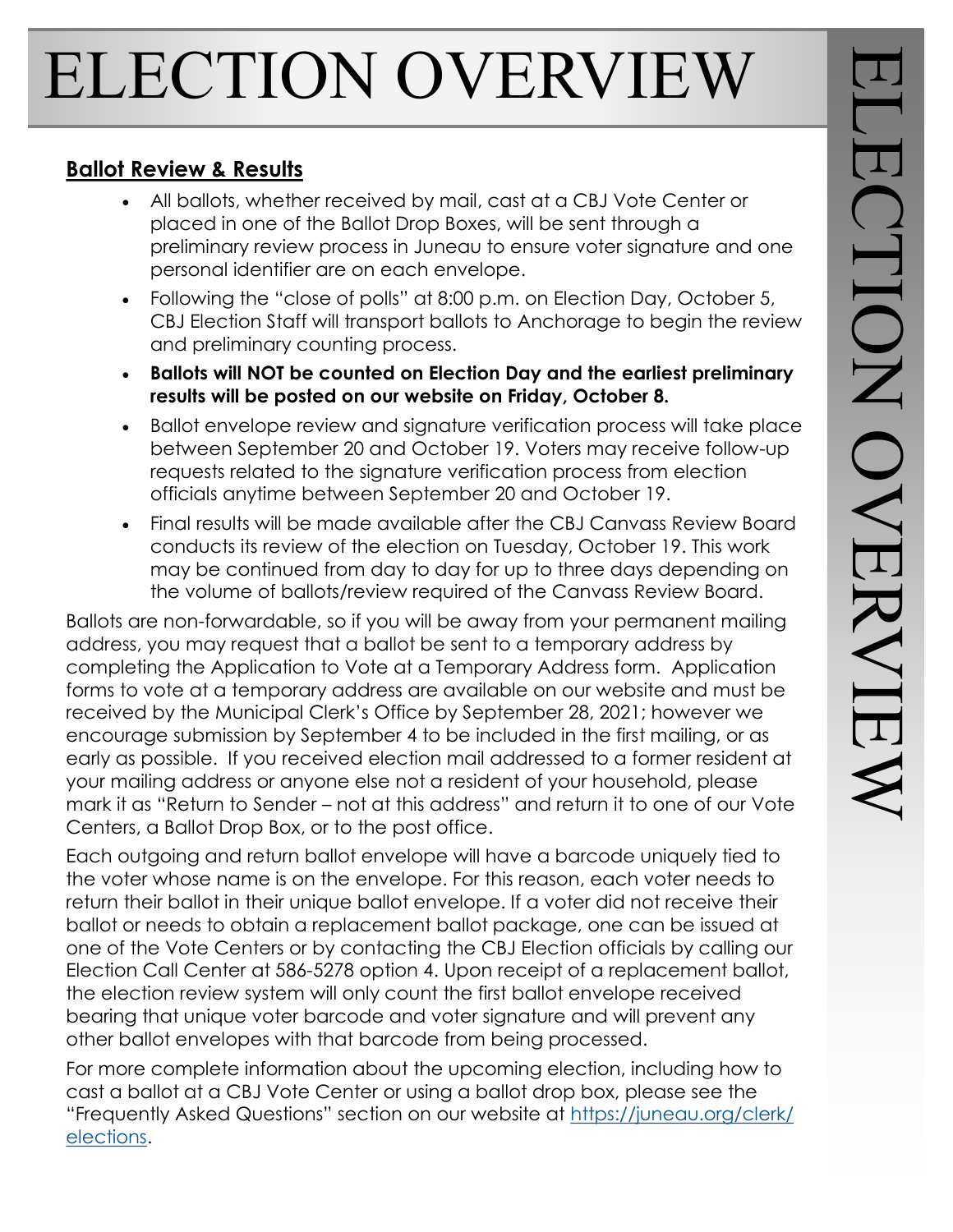# PROPOSITION NO. 1 Extend Temporary 3% Sales Tax

#### **What type of sales tax does the CBJ collect and what is it used for?**

The CBJ sales tax on general retail sales and services currently totals 5%. This 5% tax is made up of three separate taxes:

- 1% permanent sales tax
- 3% temporary sales tax (expiring July 1, 2022)
- 1% temporary sales tax for special projects (expiring July 1, 2023)

The 1% permanent sales tax and 3% temporary sales tax amounts combine to fund basic municipal services such as police, fire, streets maintenance, capital improvements to roads and sidewalks, libraries, parks and recreation, youth activities, and general operations.

The 1% temporary sales tax for special projects has been used for special projects including capital improvements, to enhance budget reserves and pay down debt associated with general obligation bonds for school construction and to fund other major projects.

#### **How long has a temporary 3% sales tax been in effect?**

 This 3% sales tax has been supported by Juneau voters each time it has come up for renewal, once every four or five years, since first approved in 1983.

#### **What services will citizens receive from the revenue generated by Proposition No. 1?**

 If approved, revenue from Proposition No. 1 will be used for the same purposes as the current 3% temporary sales tax. As with the current tax, it is the intent of the Assembly to divide the total 3% tax among the following three categories:

**1% for general government operations.** This 1%, combined with the 1% permanent sales tax, is to be used to support such general government operations as police, fire, street maintenance, EMT/ambulance services, parks and recreation, libraries, transit, and other general services.

**1% for capital improvements to roads & sidewalks.** This 1% is to be used primarily for repairing and constructing roads, sidewalks, retaining walls, drainages, and stairways, as well as other capital projects.

**1% for capital improvements, community grants, other public services and contributions to the budget reserve.** This 1% is to be used for a variety of capital improvements, general government services, community grants and contributions to the budget reserve.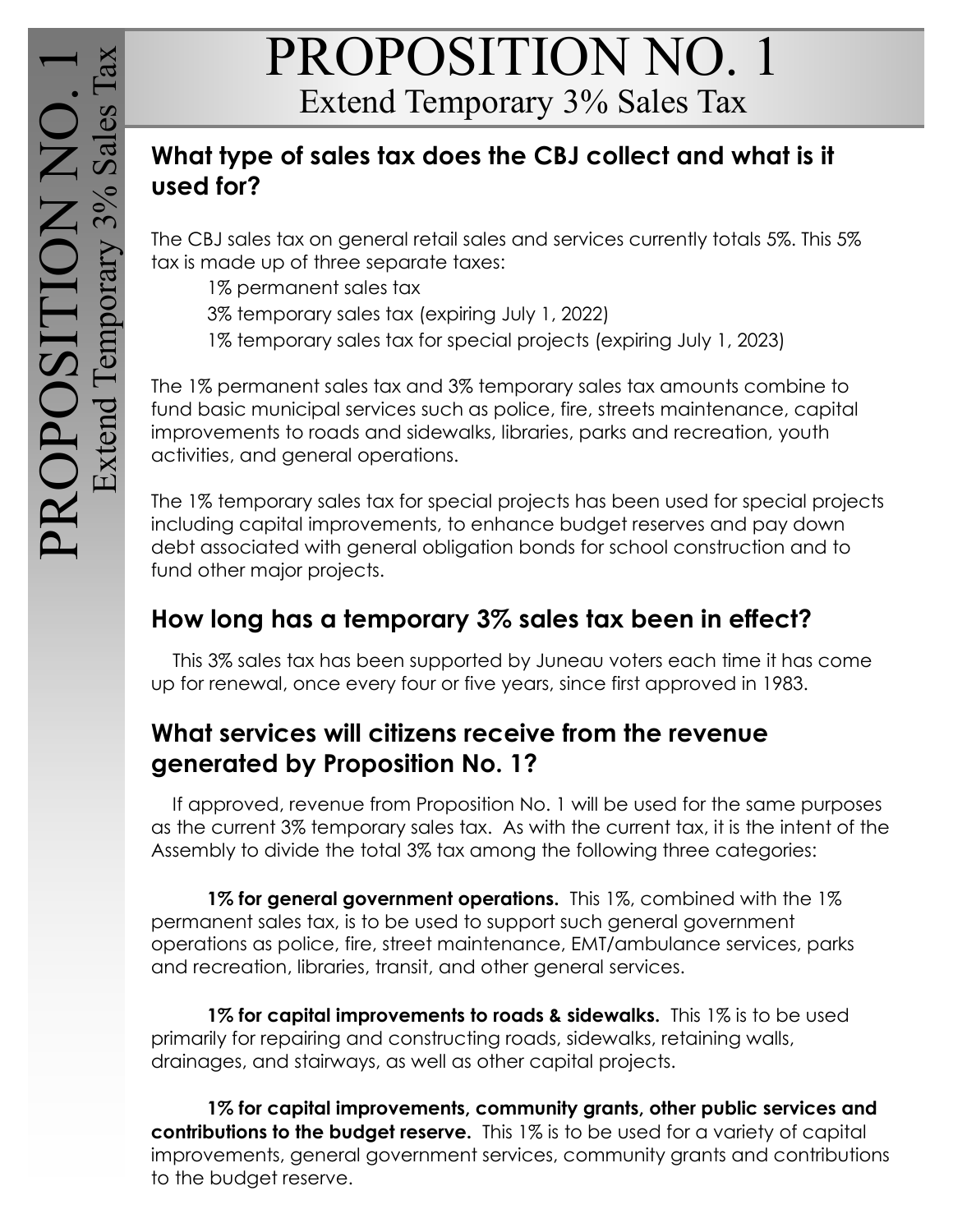# PROPOSITION NO. 1 Extend Temporary 3% Sales Tax

#### **How much money does the 3% sales tax generate? When will it expire if approved?**

For fiscal year 2021, each 1% sales tax contributed about \$10 million to the CBJ budget. If Proposition No. 1 is approved, the 3% sales tax will be in effect for five more years (until June 30, 2027), and would be expected to generate approximately \$30 million annually for each of those years.

#### **Why have a sales tax?**

 Government services are funded through a variety of taxes and user fees. In Juneau, sales and property tax revenues pay for the majority (about 27% and 43%, respectively) of general city government services. In addition, sales tax revenues account for nearly all of the funds spent on general government capital projects such as street/sidewalk paving/repairing and CBJ owned facilities.

 A sales tax helps spread the cost of municipal services to all users, rather than targeting property owners only. With a sales tax, visitors and temporary residents help pay for services they use while they are in Juneau. State and federal funding for local government services has declined significantly since the original 1983 voter approval of the 3% sales tax. In response to these state and federal revenue declines, the sales tax revenues generated from the 3% levy have contributed greatly in helping to fund consistent service levels and hold down the property tax mill levy.

#### **What would happen if voters fail to approve Proposition No. 1?**

 The sales tax rate would be reduced to 2% starting July 1, 2022. Sales tax revenues would be expected to decrease by approximately \$30 million annually. Available funding for general city services and capital projects would be reduced by about \$20 million and \$10 million, respectively. To balance the budget, the Assembly would either decrease spending (by cutting public services and capital projects), increase revenues (by increasing property taxes and user fees), or both. Cuts to general services would be substantial.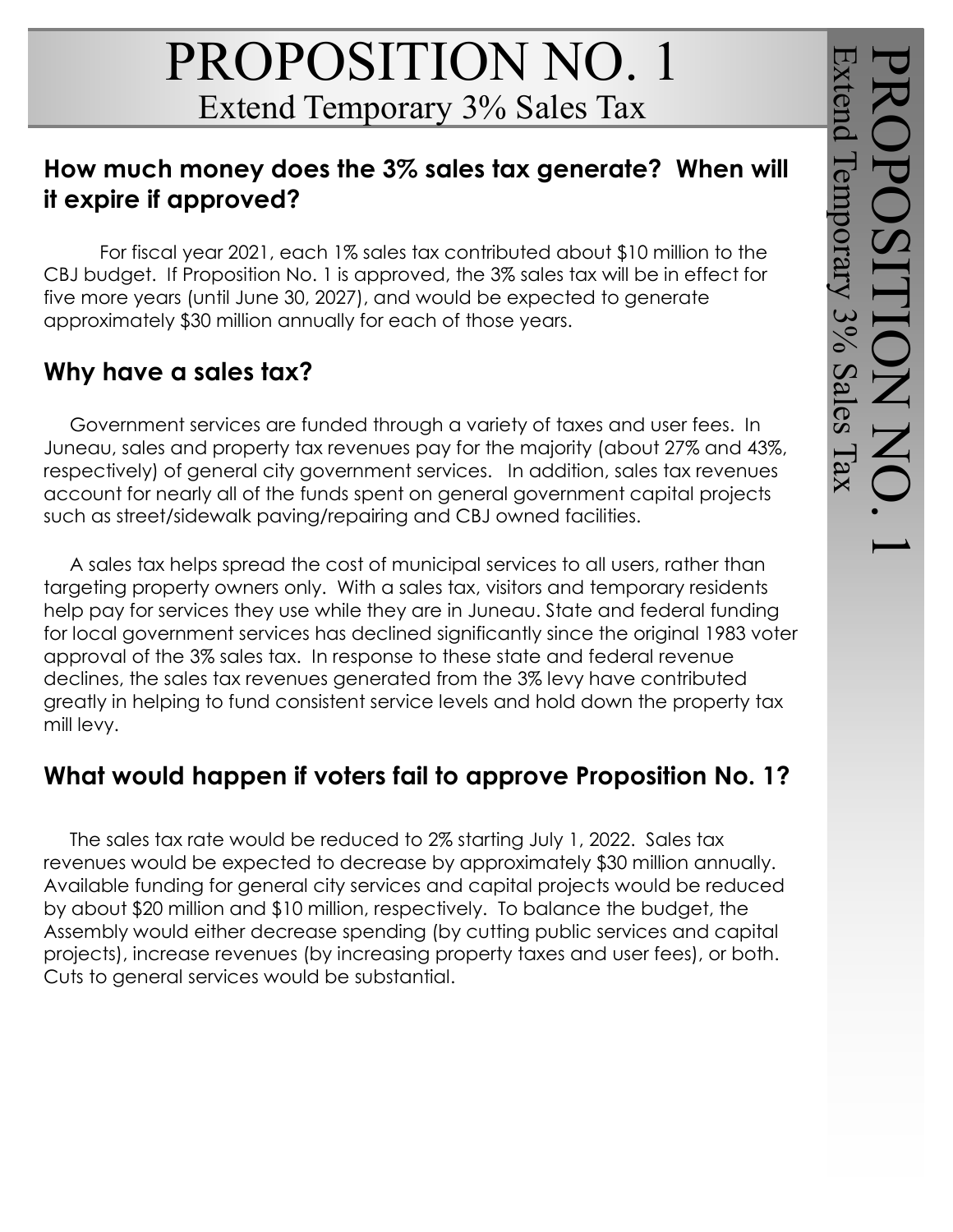



#### **CITY AND BOROUGH OF JUNEAU OFFICIAL BALLOT REGULAR MUNICIPAL ELECTION OCTOBER 5, 2021**

#### **Instructions:**

 $\Box$ 

**Tale Tale**  $\Box$ 

 $\Box$  $\Box$ 

П  $\Box$  $\Box$  $\Box$  $\Box$  $\Box$ П П П  $\blacksquare$  $\Box$  $\overline{\phantom{a}}$  $\blacksquare$  $\Box$  $\Box$ 

 $\Box$  $\Box$  $\Box$  $\Box$  $\Box$  $\Box$ 

**Tale** 

 $\Box$ 

**Tale** 

 $\ddot{}$ 

To vote, completely fill in the oval next to your choice like this:  $\bullet$ Use a blue or black ink pen to mark your ballot. NO RED INK. To vote for a person whose name is not printed on the ballot, fill in the oval and print the person's name on the blank line provided for a write-in candidate. If you make a mistake voting, draw a line through the oval and candidate or issue you voted, write "NO" next to it and then continue voting by filling in the oval next to your choice.

m. ٦

m.

**Contract** 

| <b>MAYOR</b><br>VOTE FOR NOT MORE THAN ONE               | <b>SCHOOL BOARD MEMBER</b><br><b>VOTE FOR NOT MORE THAN THREE</b>          |
|----------------------------------------------------------|----------------------------------------------------------------------------|
| <b>Beth Weldon</b><br>$($ )                              | Ibn Bailey<br>( )                                                          |
| Write-in                                                 | <b>Thom Buzard</b>                                                         |
| <b>DISTRICT 1 ASSEMBLY</b><br>VOTE FOR NOT MORE THAN ONE | Elizabeth (Ebett) Siddon                                                   |
|                                                          | Wiljordon V. Sangster                                                      |
|                                                          | Aaron Spratt<br>( )                                                        |
| Barbara Blake                                            | Amber Frommherz                                                            |
| Paul R. Kelly<br>$\bigcirc$                              | Write-in                                                                   |
| <b>Troy Wuyts-Smith</b>                                  | Write-in                                                                   |
| Write-in                                                 | Write-in                                                                   |
| <b>DISTRICT 2 ASSEMBLY</b><br>VOTE FOR NOT MORE THAN ONE | <b>PROPOSITION NO. 1</b><br>Go to Backside of Ballot for Proposition No. 1 |
| Michelle Bonnet Hale                                     |                                                                            |
| <b>Kelly Fishler</b>                                     |                                                                            |
| Write-in                                                 |                                                                            |

# SAMPLE

,,,,,,,,,,,,,,,,,,,,,,,,,

**VOTE BOTH SIDES OF BALLOT**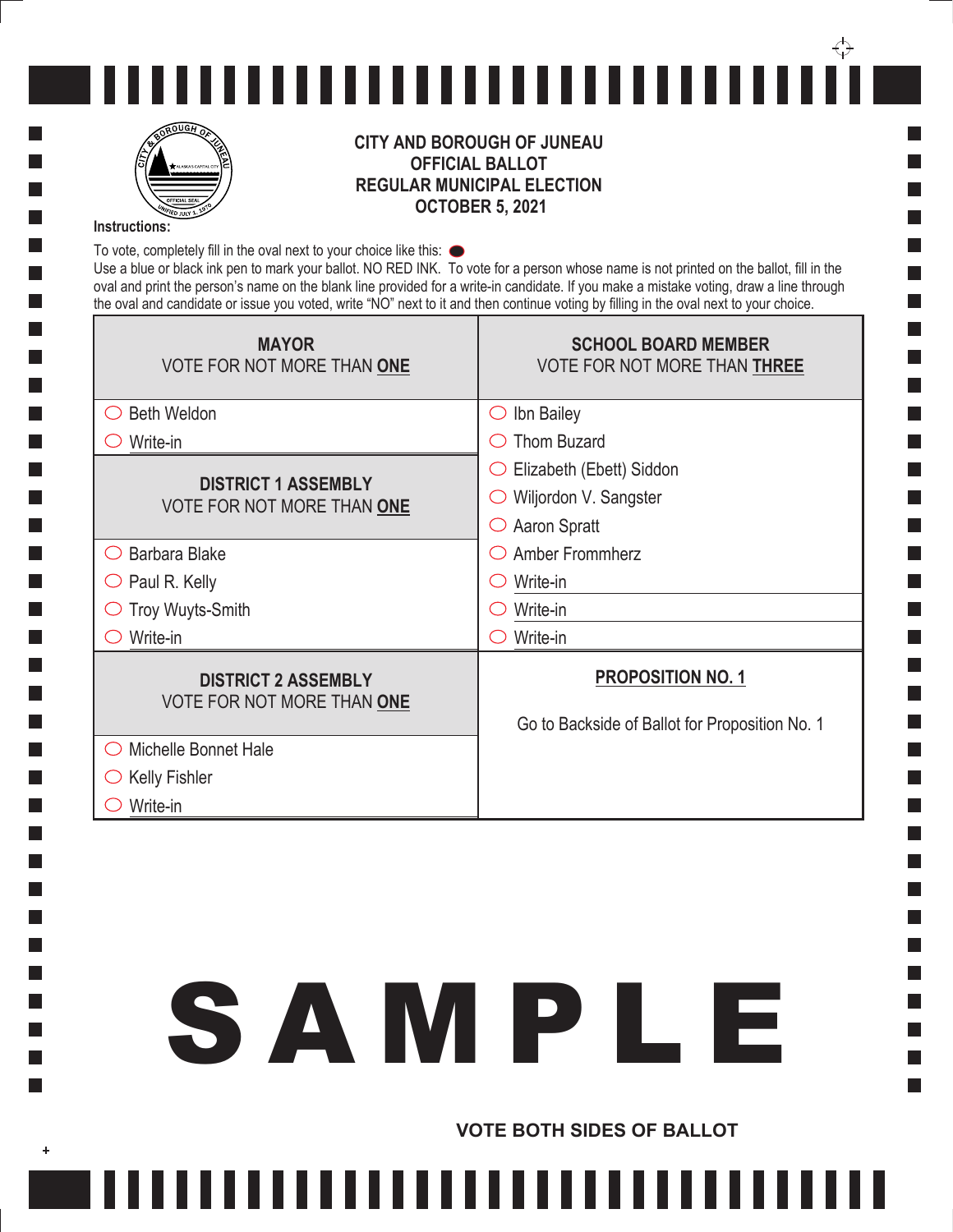Elgalizet miller Elizabeth J. McEwen Municipal Clerk

 $\ddot{}$ 

**CITY AND BOROUGH OF JUNEAU OFFICIAL BALLOT REGULAR MUNICIPAL ELECTION OCTOBER 5, 2021**

,,,,,,,,,,,,,,,,,,,,,,,,,,,,,

#### **PROPOSITION NO. 1**

#### **Explanation**

Juneau currently has a permanent 1% sales tax, a temporary 1% sales tax, and a temporary 3% sales tax. The temporary 1% sales tax is automatically repealed on September 30, 2023. The temporary 3% sales tax is automatically repealed on July 1, 2022. The total of all CBJ sales taxes is currently 5%.

This ballot proposition would continue the current 3% temporary sales tax rate for an additional five years, until June 30, 2027. Accordingly, if this proposition is approved, the total sales tax rate would remain at 5%. This proposition would also continue the Assembly's intended allocation of the temporary 3% sales tax revenues as follows:

#### **Current Temporary Sales Tax (repealed July 1, 2022)**

- 1% police, fire, street maintenance, snow removal, EMT/ambulance service, parks and recreation, libraries, and other general purposes;
- 1% roads, drainage, retaining walls, sidewalks, stairs, and other capital improvements; and
- 1% allocated annually by the assembly for capital improvements, general government services (including the Better Capital City account and youth activities) and Budget Reserve.
- **Total** Temporary sales tax until June 30, 2022  **3%**

#### **New Proposed Temporary Sales Tax (July 1, 2022 to June 30, 2027)**

- 1% police, fire, street maintenance, snow removal, EMT/ ambulance service, parks and recreation, libraries, and other general purposes;
- 1% roads, drainage, retaining walls, sidewalks, stairs, and other capital improvements; and
- 1% allocated annually by the assembly among capital improvements, an emergency budget reserve, and other general public services.
- **Total** Proposed temporary sales tax starting July 1, 2022, **3%** and ending June 30, 2027

↔

#### **PROPOSITION NO. 1**

**Authorization to Renew a Temporary 3% Areawide Sales Tax Effective July 1, 2022, Intended to Be Used for Certain Purposes as Set Forth Below.**

**Shall the City and Borough of Juneau, Alaska, levy and collect a temporary 3% areawide sales tax on the price of all taxable sales of goods and delivered in the City and Borough, effective July 1, 2022, for a period of five years only, in addition to the 1% permanent areawide sales tax and the 1% temporary areawide sales tax?** 

It is the intent of the Assembly to use the temporary 3% areawide sales tax as follows:

1% police, fire, street maintenance, snow removal, EMT/ambulance service, parks and recreation, libraries, and other general purposes;

1% roads, drainage, retaining walls, sidewalks, stairs, and other capital improvement projects; and

1% allocated annually by the assembly among capital improvements, an emergency budget reserve, and other general public services.

**Total 3% Temporary Sales Tax**

- **YES Extend 3% sales tax five years?**
- **NO Extend 3% sales tax five years?**

#### **VOTE BOTH SIDES OF BALLOT** SAMPLE